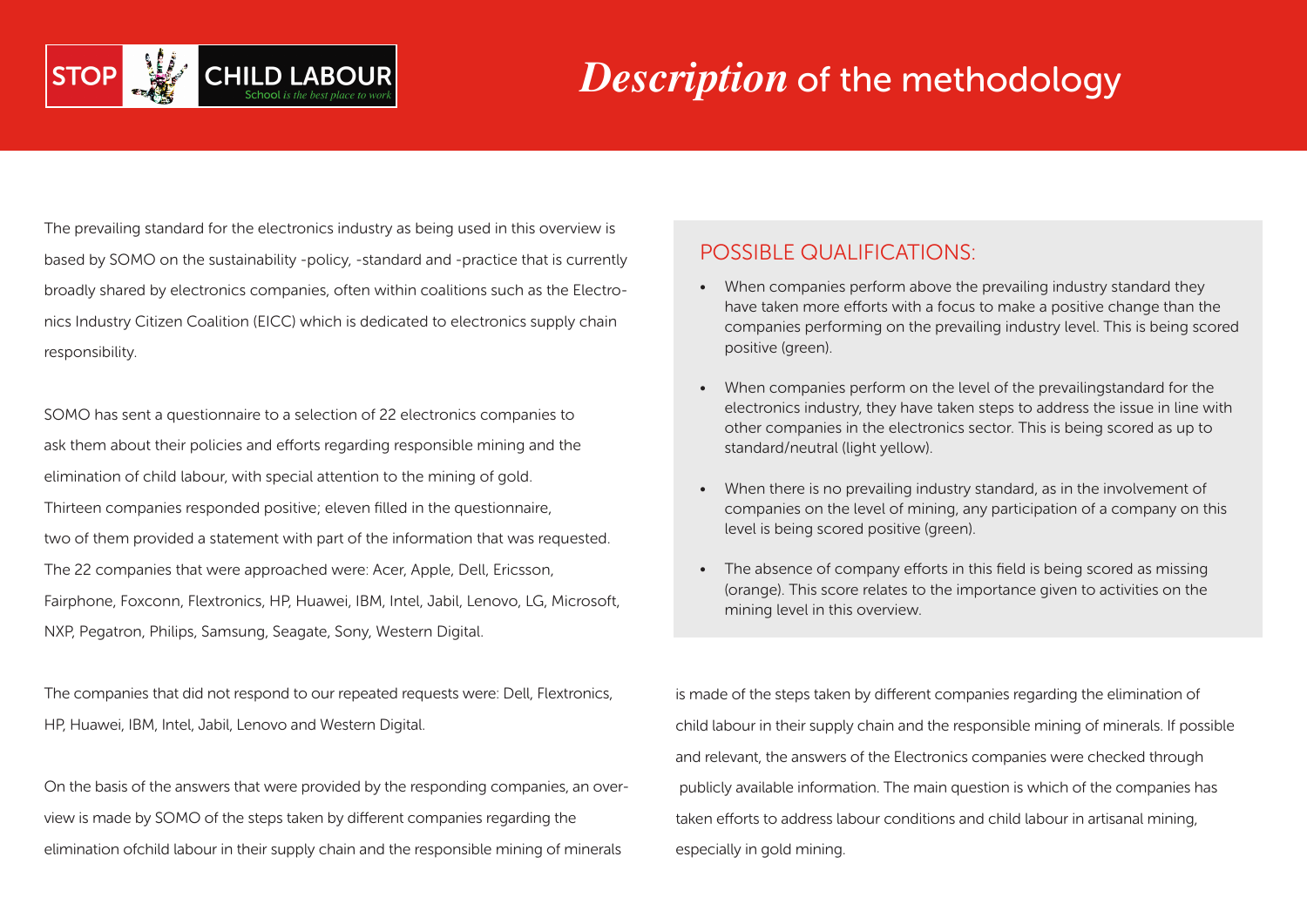

# *Description* of the prevailing industry standard

|                                                                                                                                         | Company name                                                                                                                                                                                                                                                                                                                                                                                                                                                                                                                                                                                                                                 | Short company description | Above industry<br>standard/involved<br>On industry standard |
|-----------------------------------------------------------------------------------------------------------------------------------------|----------------------------------------------------------------------------------------------------------------------------------------------------------------------------------------------------------------------------------------------------------------------------------------------------------------------------------------------------------------------------------------------------------------------------------------------------------------------------------------------------------------------------------------------------------------------------------------------------------------------------------------------|---------------------------|-------------------------------------------------------------|
| <b>Topic</b>                                                                                                                            | Description of the prevailing sustainability standard in the electronics industry                                                                                                                                                                                                                                                                                                                                                                                                                                                                                                                                                            |                           | Not involved                                                |
| Has the company a policy on the<br>eradication of child labour?                                                                         | The prevailing industry standard is that electronics companies have a code of conduct which includes a standard on child labour and which applies to all tiers of their<br>supply chain. The code has to cascade down the entire supply chain but in practice it will not reach the mining level. Most companies are a member of the industry associa-<br>tion the Electronics Industry Citizenship Coalition (EICC) and have adopted the EICC code of conduct which has a standard on child labour. Compliance is checked through<br>audits at first tier suppliers and sometimes key component suppliers further down in the supply chain. |                           |                                                             |
| Has the company a policy on the<br>responsible mining of minerals?                                                                      | The prevailing industry standard is that companies do have a specific policy on conflict minerals, tin, tungsten, tantalum and gold (also called 3TG), that are fueling conflicts<br>in the Democratic Republic of Congo. Many companies are a member of the Conflict-Free Smelter Initiative (CFSI) and they are using the tools developed by this initiative to<br>collect and share information about the use of these conflict minerals in their supply chain.                                                                                                                                                                           |                           |                                                             |
| Is the company involved in specific<br>initiatives in a multistakeholder<br>setting or as an individual company<br>on artisanal mining? | All involvement in initiatives related to (artisanal) mining, including those related to the improvement of labour conditions at mining level, or specific initiatives beyond<br>collecting and sharing information on conflict- free minerals, are seen as above the prevailing industry standard.                                                                                                                                                                                                                                                                                                                                          |                           |                                                             |
| Is the company involved in specific<br>initiatives in a multistakeholder<br>setting or as an individual company<br>on gold mining?      | All involvement in initiatives related to the eradication of child labour at mining level are valued as above the prevailing industry standard.                                                                                                                                                                                                                                                                                                                                                                                                                                                                                              |                           |                                                             |
| Is the company involved in specific<br>initiatives in a multistakeholder<br>setting or as an individual company<br>on child labour?     | All involvement in initiatives related to the responsible sourcing of gold are valued as above the prevailing industry standard.                                                                                                                                                                                                                                                                                                                                                                                                                                                                                                             |                           |                                                             |
| Can the company trace back the<br>origin of gold in its products?                                                                       | Most information on the origin of gold is collected through participation in the Conflict-Free Smelter Initiative (CFSI). Companies know which refiners are validated as<br>conflict-free and will be able to determine country of origin only for part of the gold they are using.                                                                                                                                                                                                                                                                                                                                                          |                           |                                                             |
| Is the company willing to engage in<br>new initiatives to improve labour<br>conditions, including child labour, in<br>gold mining?      | Companies can indicate if they are willing to engage in further initiatives                                                                                                                                                                                                                                                                                                                                                                                                                                                                                                                                                                  |                           |                                                             |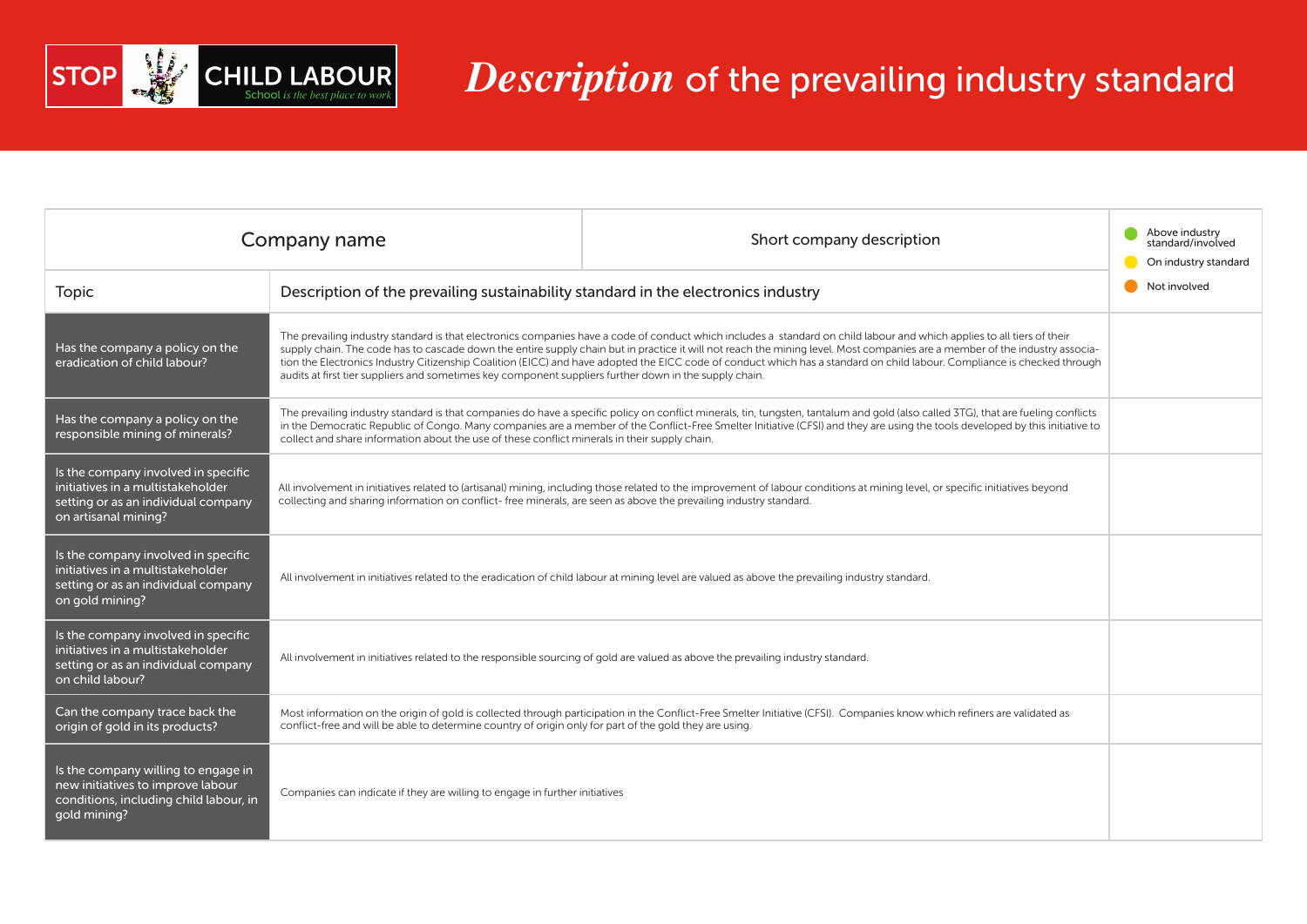

#### **Overview**

| Above industry standard/involved<br>O<br>On industry standard<br>Not involved | Has the company<br>a policy on the<br>eradication of child<br>labour? | Has the company<br>a policy on the<br>responsible mining<br>of minerals? | Is the company<br>involved in specific<br>initiatives in a multi-<br>stakeholder setting<br>or as an individual<br>company on artisanal<br>mining? | Is the company<br>involved in specific<br>initiatives in a multi-<br>stakeholder setting<br>or as an individual<br>company on gold<br>mining? | Is the company<br>involved in specific<br>initiatives in a multi-<br>stakeholder setting<br>or as an individual<br>company on child<br>labour? | Can the company<br>trace back the<br>origin of gold in its<br>products? | Is the company<br>willing to engage in<br>new initiatives to<br>improve labour<br>conditions, including<br>child labour, in gold<br>mining? |
|-------------------------------------------------------------------------------|-----------------------------------------------------------------------|--------------------------------------------------------------------------|----------------------------------------------------------------------------------------------------------------------------------------------------|-----------------------------------------------------------------------------------------------------------------------------------------------|------------------------------------------------------------------------------------------------------------------------------------------------|-------------------------------------------------------------------------|---------------------------------------------------------------------------------------------------------------------------------------------|
| <b>FAIRPHONE</b>                                                              |                                                                       |                                                                          |                                                                                                                                                    |                                                                                                                                               |                                                                                                                                                |                                                                         |                                                                                                                                             |
|                                                                               |                                                                       |                                                                          |                                                                                                                                                    |                                                                                                                                               |                                                                                                                                                |                                                                         |                                                                                                                                             |
| <b>Microsoft</b><br>Н                                                         |                                                                       |                                                                          |                                                                                                                                                    |                                                                                                                                               |                                                                                                                                                |                                                                         |                                                                                                                                             |
| acer                                                                          |                                                                       |                                                                          |                                                                                                                                                    |                                                                                                                                               |                                                                                                                                                |                                                                         |                                                                                                                                             |
| <b>PHILIPS</b>                                                                |                                                                       |                                                                          |                                                                                                                                                    |                                                                                                                                               |                                                                                                                                                |                                                                         |                                                                                                                                             |
| <b>U</b> LG                                                                   |                                                                       |                                                                          |                                                                                                                                                    |                                                                                                                                               |                                                                                                                                                |                                                                         |                                                                                                                                             |
| <b>SAMSUNG</b>                                                                |                                                                       |                                                                          |                                                                                                                                                    |                                                                                                                                               |                                                                                                                                                |                                                                         |                                                                                                                                             |
| <b>SONY</b>                                                                   |                                                                       |                                                                          |                                                                                                                                                    |                                                                                                                                               |                                                                                                                                                |                                                                         |                                                                                                                                             |
| ERICSSON 2                                                                    |                                                                       |                                                                          |                                                                                                                                                    |                                                                                                                                               |                                                                                                                                                |                                                                         |                                                                                                                                             |
| FOXCONN                                                                       |                                                                       |                                                                          |                                                                                                                                                    |                                                                                                                                               |                                                                                                                                                |                                                                         |                                                                                                                                             |
| <b>NO</b>                                                                     |                                                                       |                                                                          |                                                                                                                                                    |                                                                                                                                               |                                                                                                                                                |                                                                         |                                                                                                                                             |
| <b>PEGATRON</b>                                                               |                                                                       |                                                                          |                                                                                                                                                    |                                                                                                                                               |                                                                                                                                                |                                                                         |                                                                                                                                             |
| SEAGATE                                                                       |                                                                       |                                                                          |                                                                                                                                                    |                                                                                                                                               |                                                                                                                                                |                                                                         |                                                                                                                                             |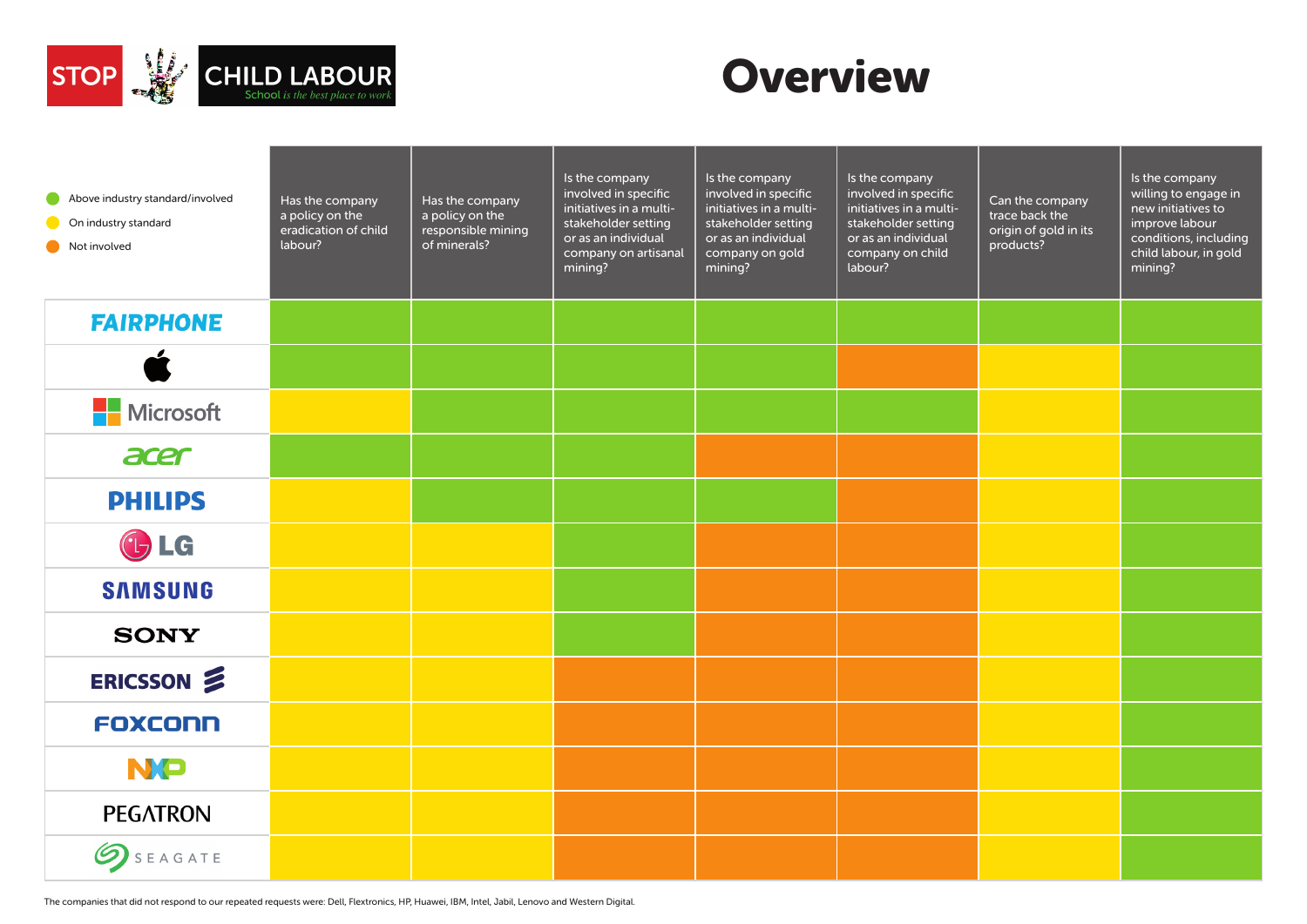

|                                                                                                                                         | <b>FAIRPHONE</b>                                                                                                                                                                                                                                                                                                                                                                                                                                                                                                                                                                                                                                                                                                                                                                                                                                                                                                                                    | Fairphone is brand company of smartphones. | Above industry<br>standard/involved<br>On industry standard<br>Not involved |
|-----------------------------------------------------------------------------------------------------------------------------------------|-----------------------------------------------------------------------------------------------------------------------------------------------------------------------------------------------------------------------------------------------------------------------------------------------------------------------------------------------------------------------------------------------------------------------------------------------------------------------------------------------------------------------------------------------------------------------------------------------------------------------------------------------------------------------------------------------------------------------------------------------------------------------------------------------------------------------------------------------------------------------------------------------------------------------------------------------------|--------------------------------------------|-----------------------------------------------------------------------------|
| Has the company a policy on the<br>eradication of child labour?                                                                         | Yes. Fairphone has a policy on child labour that goes beyond the industry standard. Fairphone uses the document 'Ways of Working Together' as a framework to assess<br>and increase responsible business practices. This includes expectations on child labour. Remediation measures are included in the child labour standard; when child<br>labour is found, the supplier has to provide the necessary support in the child's best interests, including enabling them to attend and remain in quality education until<br>they are no longer a child defined by this clause. The partner shall exercise best efforts to offer re-employment to them when such is allowed by this clause.                                                                                                                                                                                                                                                           |                                            |                                                                             |
| Has the company a policy on the<br>responsible mining of minerals?                                                                      | Yes. Fairphone has a policy on responsible mining of minerals that goes beyond the prevailing industry standard. Fairphone focused on 3TG, the 4 conflict minerals as a<br>first step, and included a possible broadening of materials used. To have an impact, they encourage suppliers to partner in specific projects and connect their supply<br>chains to responsible mining initiatives. They start here also with the 3TG materials. They have an opportunity-based approach as they aim to identify opportunities in<br>their supply chain to develop partnerships and create coalitions of motivated suppliers to have an impact across their supply chain.                                                                                                                                                                                                                                                                                |                                            |                                                                             |
| Is the company involved in specific<br>initiatives in a multistakeholder<br>setting or as an individual company<br>on artisanal mining? | Yes. Fairphone is supporting the Conflict-Free Tin Initiative and Solutions for Hope and sources conflict-free tin (used in solder paste) and tantalum (used in capacitors)<br>from the DRC. Fairphone has set up a pilot supply chain project integrating Fairtrade gold in their supply chain (from Fairtrade certified mines). They have worked together<br>with their component manufacturers of the vibration motor, as well as the smelter and mine, to develop a supply chain of conflict-free tungsten from Rwanda.                                                                                                                                                                                                                                                                                                                                                                                                                         |                                            |                                                                             |
| Is the company involved in specific<br>initiatives in a multistakeholder<br>setting or as an individual company<br>on gold mining?      | Yes. For its supply chain Fairphone connects initiatives to their supply chain that also focus on eradicating child labour as well as other improvements. They are working<br>with Fairtrade, iTSCI and are engaged in the Better Sourcing Program (traceability and progressive improvement of working conditions). All of these initiatives address<br>the traceability of minerals as well as put requirements to prevent/ eradicate the (worst form of) child labour. Fairphone considers child labour to be a systemic problem,<br>which cannot be banned by only having a policy on prohibiting child labour in its supply chain but engage with suppliers and mines to step by step improve. To ban<br>child labour there need to be alternatives for children, community sensitization, economic development etc, so a systemic change of the context to effectively eradicate<br>child labour from sites which takes time, and engagement. |                                            |                                                                             |
| Is the company involved in specific<br>initiatives in a multistakeholder<br>setting or as an individual company<br>on child labour?     | Yes. Fairphone has set up a pilot supply chain integrating Fairtrade gold in their supply chain (from Fairtrade certified mines). Fairtrade works with these mines to minimize<br>or eradicate (where appropriate) mercury.                                                                                                                                                                                                                                                                                                                                                                                                                                                                                                                                                                                                                                                                                                                         |                                            |                                                                             |
| Can the company trace back the<br>origin of gold in its products?                                                                       | For a small part. The gold Fairphone uses in their PCB's is traceable from the mine up to the component supplier that supplies their PCB manufacturer. At that point,<br>it is mass balanced and mixed with other sources of gold. There is gold used in many different components in very small amounts. Step-by step Fairphone will also<br>engage these suppliers to map their gold supply chain more and if possible, connect them to more responsible sources.                                                                                                                                                                                                                                                                                                                                                                                                                                                                                 |                                            |                                                                             |
| Is the company willing to engage in<br>new initiatives to improve labour<br>conditions, including child labour, in<br>qold mining?      | Yes, they are very interested in new initiatives.                                                                                                                                                                                                                                                                                                                                                                                                                                                                                                                                                                                                                                                                                                                                                                                                                                                                                                   |                                            |                                                                             |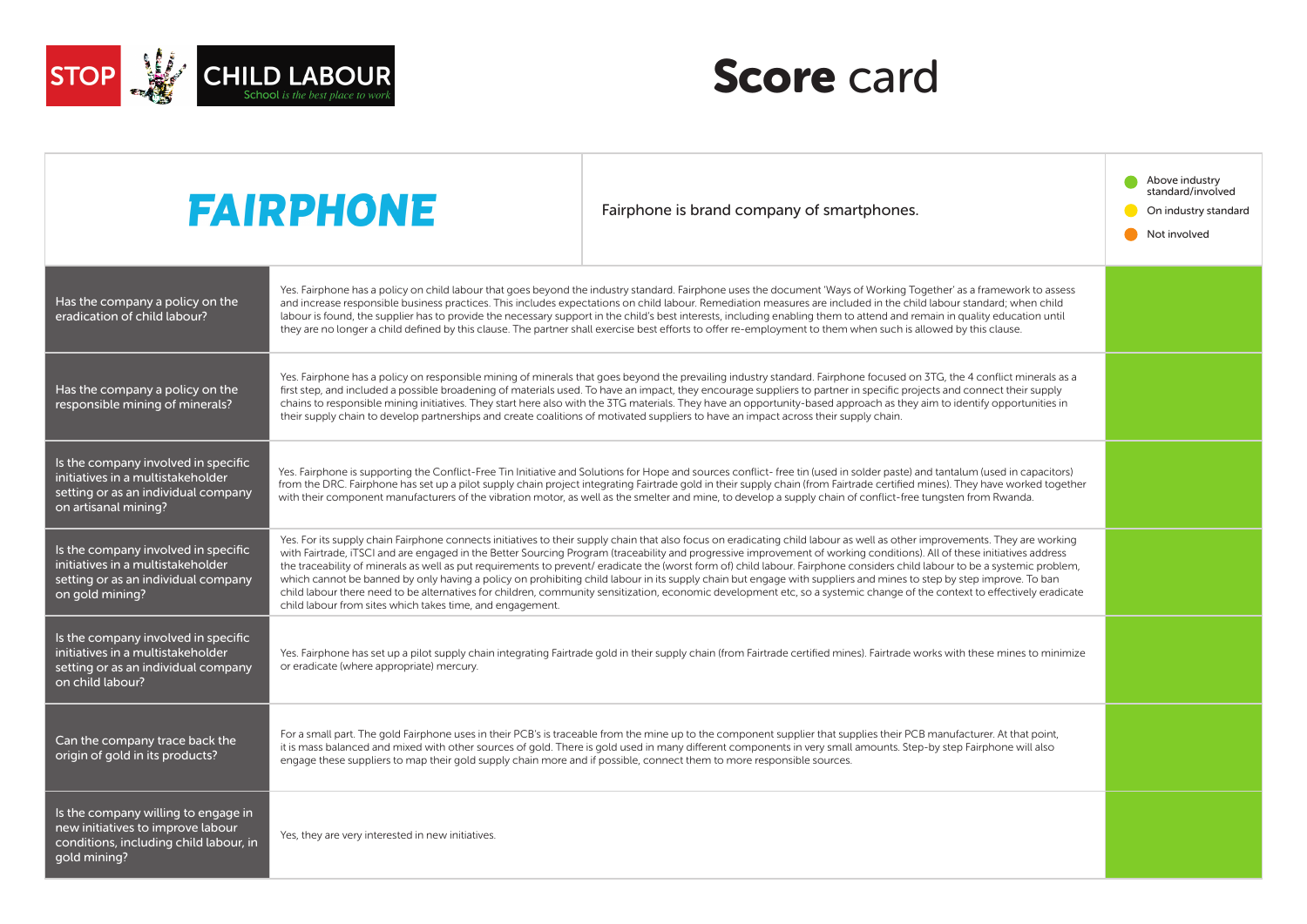

|                                                                                                                                         |                                                                                                                                                                                                                                                                                                                                                           | Apple is an electronics brand company of computers,<br>smartphones and tablets.                                                                                                                                                                                                                                                                  | Above industry<br>standard/involved<br>On industry standard<br>Not involved |
|-----------------------------------------------------------------------------------------------------------------------------------------|-----------------------------------------------------------------------------------------------------------------------------------------------------------------------------------------------------------------------------------------------------------------------------------------------------------------------------------------------------------|--------------------------------------------------------------------------------------------------------------------------------------------------------------------------------------------------------------------------------------------------------------------------------------------------------------------------------------------------|-----------------------------------------------------------------------------|
| Has the company a policy on the<br>eradication of child labour?                                                                         | 3) continue to pay the worker's wages, and 4) offer the worker a job when he or she reaches the legal age.                                                                                                                                                                                                                                                | Yes. Apple has a policy on child labour that goes beyond the prevailing industry standard. Apple has remediation measures in place which includes that any supplier<br>found hiring underage workers must 1) fund the worker's safe return home, 2) fully finance the worker's education at a school chosen by the worker and his or her family, |                                                                             |
| Has the company a policy on the<br>responsible mining of minerals?                                                                      | Yes. Apple has a policy on responsible mining of minerals that goes beyond the prevailing industry standard. Apple does not rely solely on participation in third party<br>audit programs but has included regional monitoring and reporting and ongoing engagement with smelters.                                                                        |                                                                                                                                                                                                                                                                                                                                                  |                                                                             |
| Is the company involved in specific<br>initiatives in a multistakeholder<br>setting or as an individual company<br>on artisanal mining? | Yes. Apple is an associate member of the ITRI Tin Supply Chain Initiative iTSCI, a member of the Sustainable Trade Initiative's (IDH) Tin Working Group and of the Conflict-<br>Free Tin Initiative. Apple contributes to the Partnership Africa Canada to develop responsible gold traceability programs and channels for legally traded artisanal gold. |                                                                                                                                                                                                                                                                                                                                                  |                                                                             |
| Is the company involved in specific<br>initiatives in a multistakeholder<br>setting or as an individual company<br>on gold mining?      |                                                                                                                                                                                                                                                                                                                                                           | Yes. Apple contributes to the Partnership Africa Canada to develop responsible gold traceability programs and channels for legally traded artisanal gold.                                                                                                                                                                                        |                                                                             |
| Is the company involved in specific<br>initiatives in a multistakeholder<br>setting or as an individual company<br>on child labour?     | Not involved.                                                                                                                                                                                                                                                                                                                                             |                                                                                                                                                                                                                                                                                                                                                  |                                                                             |
| Can the company trace back the<br>origin of gold in its products?                                                                       | On industry standard.                                                                                                                                                                                                                                                                                                                                     |                                                                                                                                                                                                                                                                                                                                                  |                                                                             |
| Is the company willing to engage in<br>new initiatives to improve labour<br>conditions, including child labour, in<br>gold mining?      | ultimate objective of protecting human rights.                                                                                                                                                                                                                                                                                                            | Yes. Apple has a history of being actively involved in initiatives on responsible sourcing. Apple remains committed to continuing efforts to partner with like-minded<br>companies, engage with key non-government and government organizations, and to work with third party audit program facilitators to drive improvements aimed at the      |                                                                             |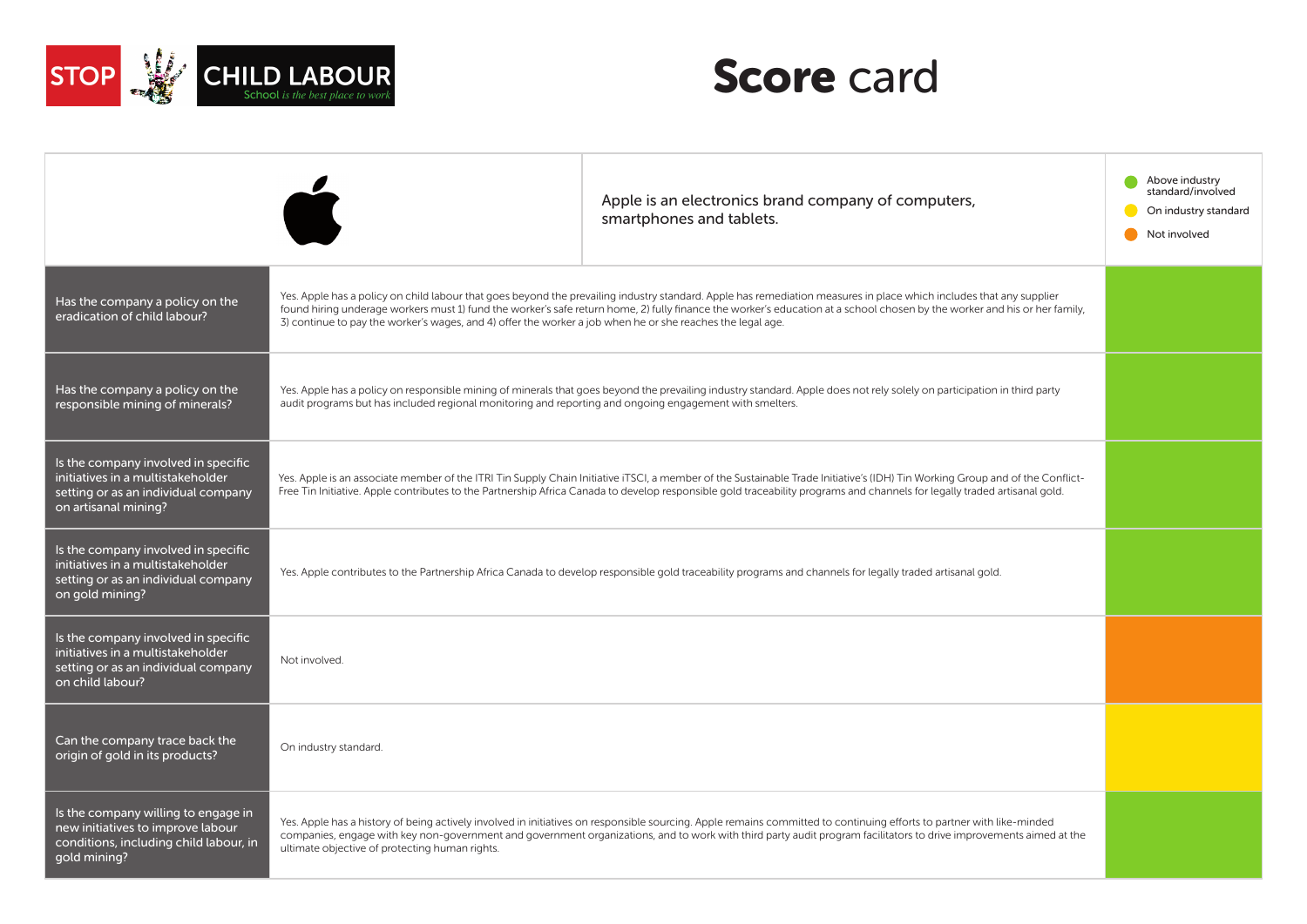

|                                                                                                                                         | <b>Nicrosoft</b>                                                                                                                                                                                                                                                                                                                                                                                                                                                                                                                                               | Microsoft is a brand of mobile phones and computers.                                                                                                                | Above industry<br>standard/involved<br>On industry standard<br>Not involved |
|-----------------------------------------------------------------------------------------------------------------------------------------|----------------------------------------------------------------------------------------------------------------------------------------------------------------------------------------------------------------------------------------------------------------------------------------------------------------------------------------------------------------------------------------------------------------------------------------------------------------------------------------------------------------------------------------------------------------|---------------------------------------------------------------------------------------------------------------------------------------------------------------------|-----------------------------------------------------------------------------|
| Has the company a policy on the<br>eradication of child labour?                                                                         | On industry standard.                                                                                                                                                                                                                                                                                                                                                                                                                                                                                                                                          |                                                                                                                                                                     |                                                                             |
| Has the company a policy on the<br>responsible mining of minerals?                                                                      | Yes. Microsoft has a specific Responsible Sourcing of Raw Materials Policy that goes beyond industry standard and which focusses on Human Rights (including<br>"Child Labour Avoidance") and conflict minerals, Health and safety, Environment and Ethics (including disclosure of information). They view the need to address the<br>issues associated with the harvesting, extraction and transportation of raw materials as a global responsibility applicable to all substances used in their products --<br>unbounded by specific materials or locations. |                                                                                                                                                                     |                                                                             |
| Is the company involved in specific<br>initiatives in a multistakeholder<br>setting or as an individual company<br>on artisanal mining? | Yes. Microsoft has a partnership with the Alliance for Responsible Mining (ARM) and the Initiative for Responsible Mining Assurance (IRMA). ARM has developed the<br>Fairmined Standard for Gold and Associated Precious Metals to support communities around the artisanal mining sites. Furthermore Microsoft joined ITRI Tin Supply<br>Chain Initiative (iTSCi) and the Public-Private Alliance (PPA) for Responsible Minerals Trade.                                                                                                                       |                                                                                                                                                                     |                                                                             |
| Is the company involved in specific<br>initiatives in a multistakeholder<br>setting or as an individual company<br>on gold mining?      | Through ARM and IRMA Microsoft works on gold. ARM has developed the Fairmined Standard for Gold and Associated Precious Metals to support communities<br>around the artisanal mining sites. Among others this promotes mercury-free artisanal mining as the best available technology. IRMA establishes a multi-stakeholder and<br>independently verifiable responsible mining assurance systems that improves social and environmental performance. The IRMA standard calls on restriction of the<br>release of point source mercury emissions.               |                                                                                                                                                                     |                                                                             |
| Is the company involved in specific<br>initiatives in a multistakeholder<br>setting or as an individual company<br>on child labour?     | Yes. Microsoft partners with Pact on a project focused on eliminating child labour in mines in the Democratic Republic of Congo. Their initiative is<br>integrated with the OECD Working Group on the Worst Forms of Child Labour.                                                                                                                                                                                                                                                                                                                             |                                                                                                                                                                     |                                                                             |
| Can the company trace back the<br>origin of gold in its products?                                                                       | On industry standard.                                                                                                                                                                                                                                                                                                                                                                                                                                                                                                                                          |                                                                                                                                                                     |                                                                             |
| Is the company willing to engage in<br>new initiatives to improve labour<br>conditions, including child labour, in<br>qold mining?      | standards, greater efficacy, impact and scale.                                                                                                                                                                                                                                                                                                                                                                                                                                                                                                                 | Yes. Microsoft is already engaged with other initiatives and believes that any new opportunity should be coordinated with these existing initiatives for consistent |                                                                             |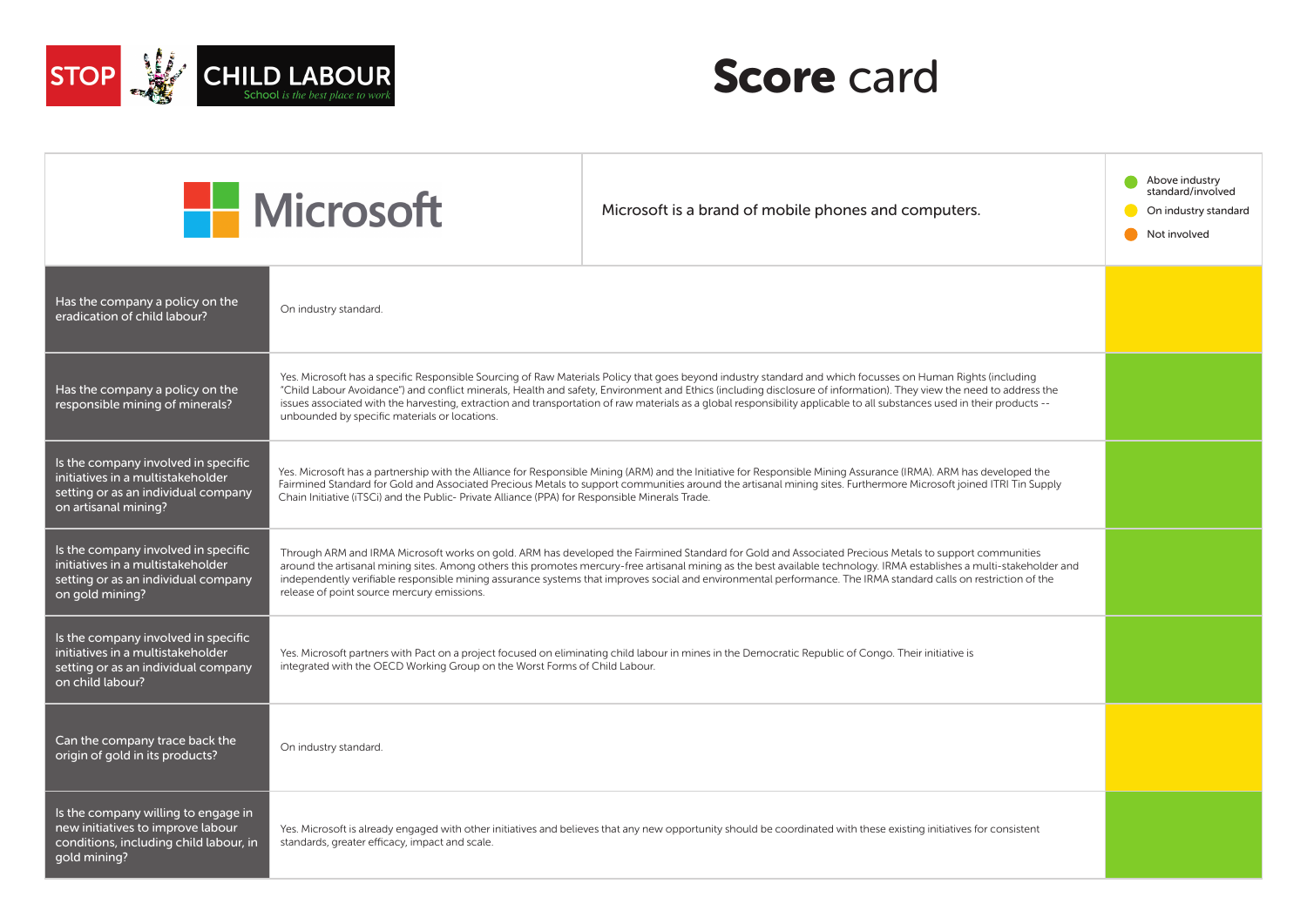



|                                                                                                                                         | acer                                                                                                                                                                                                                                                                                                                                                                                                                       | Acer is a brand company of computers.                                                                                                                                                                                                                                                                                                                                                                                                                                                                                          | Above industry<br>standard/involved<br>On industry standard<br>Not involved |
|-----------------------------------------------------------------------------------------------------------------------------------------|----------------------------------------------------------------------------------------------------------------------------------------------------------------------------------------------------------------------------------------------------------------------------------------------------------------------------------------------------------------------------------------------------------------------------|--------------------------------------------------------------------------------------------------------------------------------------------------------------------------------------------------------------------------------------------------------------------------------------------------------------------------------------------------------------------------------------------------------------------------------------------------------------------------------------------------------------------------------|-----------------------------------------------------------------------------|
| Has the company a policy on the<br>eradication of child labour?                                                                         | level of mining.                                                                                                                                                                                                                                                                                                                                                                                                           | Yes. Acer has a policy on child labour that goes beyond the industry standard, as Acer has child labour remediation measures in case child labour is found at supplier<br>factories. These measures include immediate removal, a special health check, transport to the home, continuing wage payment until the child is of legal working age,<br>a check if the child returns to school and corrective actions towards the supplier. The child labour policy is focused on first tier and key component suppliers, not on the |                                                                             |
| Has the company a policy on the<br>responsible mining of minerals?                                                                      | and their path towards conflict-free products.                                                                                                                                                                                                                                                                                                                                                                             | Yes. Acer has a policy on responsible mining of minerals that goes beyond the prevailing industry standard. In its conflict minerals policy Acer has included to develop<br>the supply of conflict-free products when sourcing metals that originate in the DRC and adjoining countries and to do this in cooperation with others; to support<br>organisations that support a responsible and sustainable minerals trade, and diverse and stable economies; and to provide transparency on their due diligence efforts         |                                                                             |
| Is the company involved in specific<br>initiatives in a multistakeholder<br>setting or as an individual company<br>on artisanal mining? | Yes. Acer is supporting and following the lead of the Sustainable Trade Initiative's (IDH) Tin Working Group (is not a member of the project) and is identifying tin smelters/<br>refiners in their supply chain. Acer joined the Public-Private Alliance (PPA) for Responsible Minerals Trade, and started to use their draft version 2 due diligence tool to<br>launch a survey with their suppliers on smelting plants. |                                                                                                                                                                                                                                                                                                                                                                                                                                                                                                                                |                                                                             |
| Is the company involved in specific<br>initiatives in a multistakeholder<br>setting or as an individual company<br>on gold mining?      | Not involved.                                                                                                                                                                                                                                                                                                                                                                                                              |                                                                                                                                                                                                                                                                                                                                                                                                                                                                                                                                |                                                                             |
| Is the company involved in specific<br>initiatives in a multistakeholder<br>setting or as an individual company<br>on child labour?     | Not involved.                                                                                                                                                                                                                                                                                                                                                                                                              |                                                                                                                                                                                                                                                                                                                                                                                                                                                                                                                                |                                                                             |
| Can the company trace back the<br>origin of gold in its products?                                                                       | On industry standard.                                                                                                                                                                                                                                                                                                                                                                                                      |                                                                                                                                                                                                                                                                                                                                                                                                                                                                                                                                |                                                                             |
| Is the company willing to engage in<br>new initiatives to improve labour<br>conditions, including child labour, in<br>gold mining?      | their chances of success.                                                                                                                                                                                                                                                                                                                                                                                                  | Yes. However, Acer indicates that it would make sense to discuss any potential options through the EICC, as a coordinated effort would increase efficiencies and improve                                                                                                                                                                                                                                                                                                                                                       |                                                                             |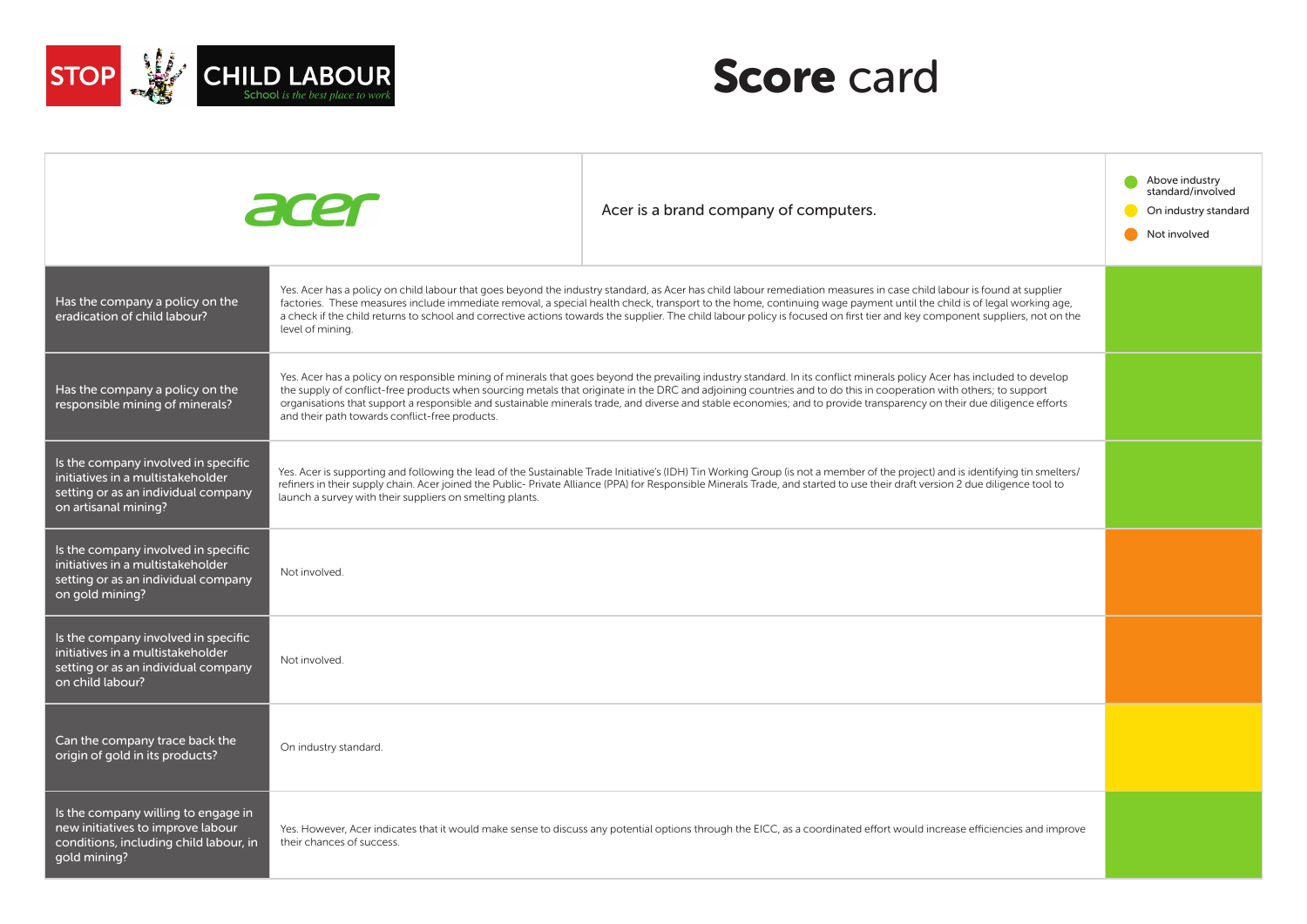

|                                                                                                                                         | <b>PHILIPS</b>                                                                                                                                                                                                                                                                                                                                                                                                                                                                                                    | Philips is a brand company in healthcare and lightning.                                                                                                                    | Above industry<br>standard/involved<br>On industry standard<br>Not involved |
|-----------------------------------------------------------------------------------------------------------------------------------------|-------------------------------------------------------------------------------------------------------------------------------------------------------------------------------------------------------------------------------------------------------------------------------------------------------------------------------------------------------------------------------------------------------------------------------------------------------------------------------------------------------------------|----------------------------------------------------------------------------------------------------------------------------------------------------------------------------|-----------------------------------------------------------------------------|
| Has the company a policy on the<br>eradication of child labour?                                                                         | On industry standard.                                                                                                                                                                                                                                                                                                                                                                                                                                                                                             |                                                                                                                                                                            |                                                                             |
| Has the company a policy on the<br>responsible mining of minerals?                                                                      | Yes. In their policy on conflict minerals Philips goes beyond the industry standard and takes the position regarding the upcoming EU legislation that there has to be a<br>broader view on conflict minerals than just 3TG (as there are more minerals related to conflict) and more than just Congo and adjoining countries. It is part of the<br>strategy/policy of Philips to leverage their influence to solve a conflict, rather than avoiding it (giving the example of the "Conflict-FreeTin Initiative"). |                                                                                                                                                                            |                                                                             |
| Is the company involved in specific<br>initiatives in a multistakeholder<br>setting or as an individual company<br>on artisanal mining? | Yes. Philips is a member of the Sustainable Trade Initiatiative's (IDH) Tin Working Group. Philips was one of the initiators of the Conflict Free Tin Initiative and Philips<br>participated in the Dutch round table on gold, which will possibly be followed up by a Gold Convenant. Philips participates in the Reference Group of the European<br>Public Private Partnership.                                                                                                                                 |                                                                                                                                                                            |                                                                             |
| Is the company involved in specific<br>initiatives in a multistakeholder<br>setting or as an individual company<br>on gold mining?      | Yes. Philips works with other companies and civil society organisations on the Dutch Gold Convenant. Child labour is one of the issues discussed in the Dutch Gold<br>Convenant. Philips is also active in the EU PPP on Responsible Sourcing of Minerals, where also the use of mercury is a potential topic.                                                                                                                                                                                                    |                                                                                                                                                                            |                                                                             |
| Is the company involved in specific<br>initiatives in a multistakeholder<br>setting or as an individual company<br>on child labour?     | Not involved                                                                                                                                                                                                                                                                                                                                                                                                                                                                                                      |                                                                                                                                                                            |                                                                             |
| Can the company trace back the<br>origin of gold in its products?                                                                       | On industry standard.                                                                                                                                                                                                                                                                                                                                                                                                                                                                                             |                                                                                                                                                                            |                                                                             |
| Is the company willing to engage in<br>new initiatives to improve labour<br>conditions, including child labour, in<br>gold mining?      | course depending on the details of the initiative.                                                                                                                                                                                                                                                                                                                                                                                                                                                                | Yes. Philips mentions they have a history of being actively involved in initiatives on responsible sourcing and they are interested in (new) initiatives. Engagement is of |                                                                             |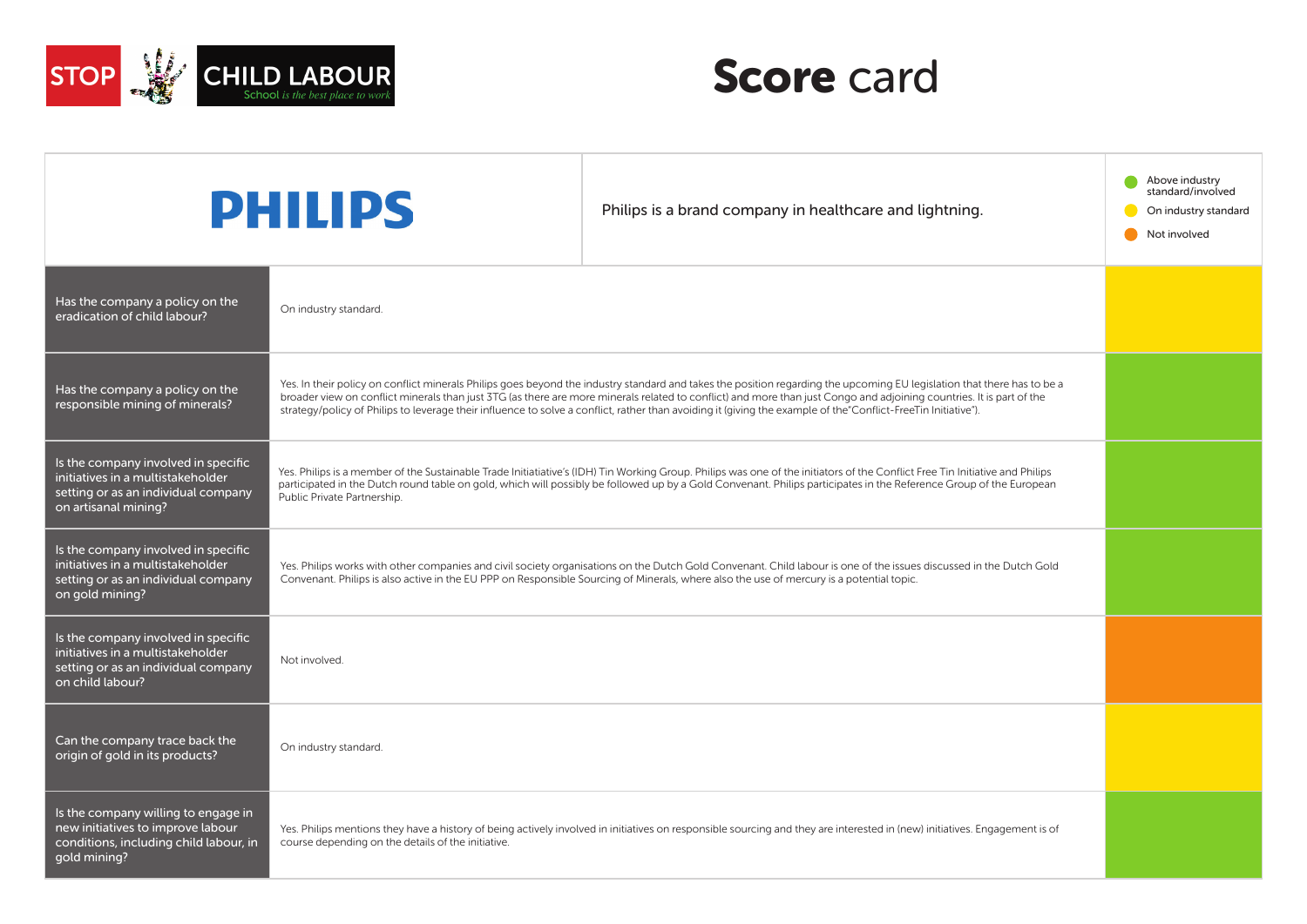

|                                                                                                                                         | $L$ <sub>7</sub> LG                                                                                                                                                                                                                                                                                                                                                                                                                                                                                                                                                                                                                                                                                                                                                                    | LG is a brand for mobile phones.                                                                                                                            | Above industry<br>standard/involved<br>On industry standard<br>Not involved |
|-----------------------------------------------------------------------------------------------------------------------------------------|----------------------------------------------------------------------------------------------------------------------------------------------------------------------------------------------------------------------------------------------------------------------------------------------------------------------------------------------------------------------------------------------------------------------------------------------------------------------------------------------------------------------------------------------------------------------------------------------------------------------------------------------------------------------------------------------------------------------------------------------------------------------------------------|-------------------------------------------------------------------------------------------------------------------------------------------------------------|-----------------------------------------------------------------------------|
| Has the company a policy on the<br>eradication of child labour?                                                                         | On industry standard.                                                                                                                                                                                                                                                                                                                                                                                                                                                                                                                                                                                                                                                                                                                                                                  |                                                                                                                                                             |                                                                             |
| Has the company a policy on the<br>responsible mining of minerals?                                                                      | On industry standard.                                                                                                                                                                                                                                                                                                                                                                                                                                                                                                                                                                                                                                                                                                                                                                  |                                                                                                                                                             |                                                                             |
| Is the company involved in specific<br>initiatives in a multistakeholder<br>setting or as an individual company<br>on artisanal mining? | Yes. LG is participating in the Sustainable Trade Intitiative's (IDH) Tin Working Group. LG gives priority to issues of high concern of their stakeholders and gives the<br>following exampe: following recent reports on child labour in cobalt mining LG stated investigating it's supply chain. Based on 2015 data they found 3750 parts<br>containing cobalt from 363 first-tier suppliers. The code of conduct of LG states that their suppliers should not use materials obtained through any illegal form<br>of mining. As they are several tiers removed from mining activities they see it as the challenge for LG that the practices of sub-tier suppliers, smelters and refiners<br>and mineral traders practices are not inconsistent with their Supplier Code of Conduct. |                                                                                                                                                             |                                                                             |
| Is the company involved in specific<br>initiatives in a multistakeholder<br>setting or as an individual company<br>on gold mining?      | Not involved.                                                                                                                                                                                                                                                                                                                                                                                                                                                                                                                                                                                                                                                                                                                                                                          |                                                                                                                                                             |                                                                             |
| Is the company involved in specific<br>initiatives in a multistakeholder<br>setting or as an individual company<br>on child labour?     | Not involved.                                                                                                                                                                                                                                                                                                                                                                                                                                                                                                                                                                                                                                                                                                                                                                          |                                                                                                                                                             |                                                                             |
| Can the company trace back the<br>origin of gold in its products?                                                                       | On industry standard.                                                                                                                                                                                                                                                                                                                                                                                                                                                                                                                                                                                                                                                                                                                                                                  |                                                                                                                                                             |                                                                             |
| Is the company willing to engage in<br>new initiatives to improve labour<br>conditions, including child labour, in<br>gold mining?      |                                                                                                                                                                                                                                                                                                                                                                                                                                                                                                                                                                                                                                                                                                                                                                                        | Yes. LG is currently focusing on first tier suppliers, but will look to take further action for responsible sourcing throughout their overall supply chain. |                                                                             |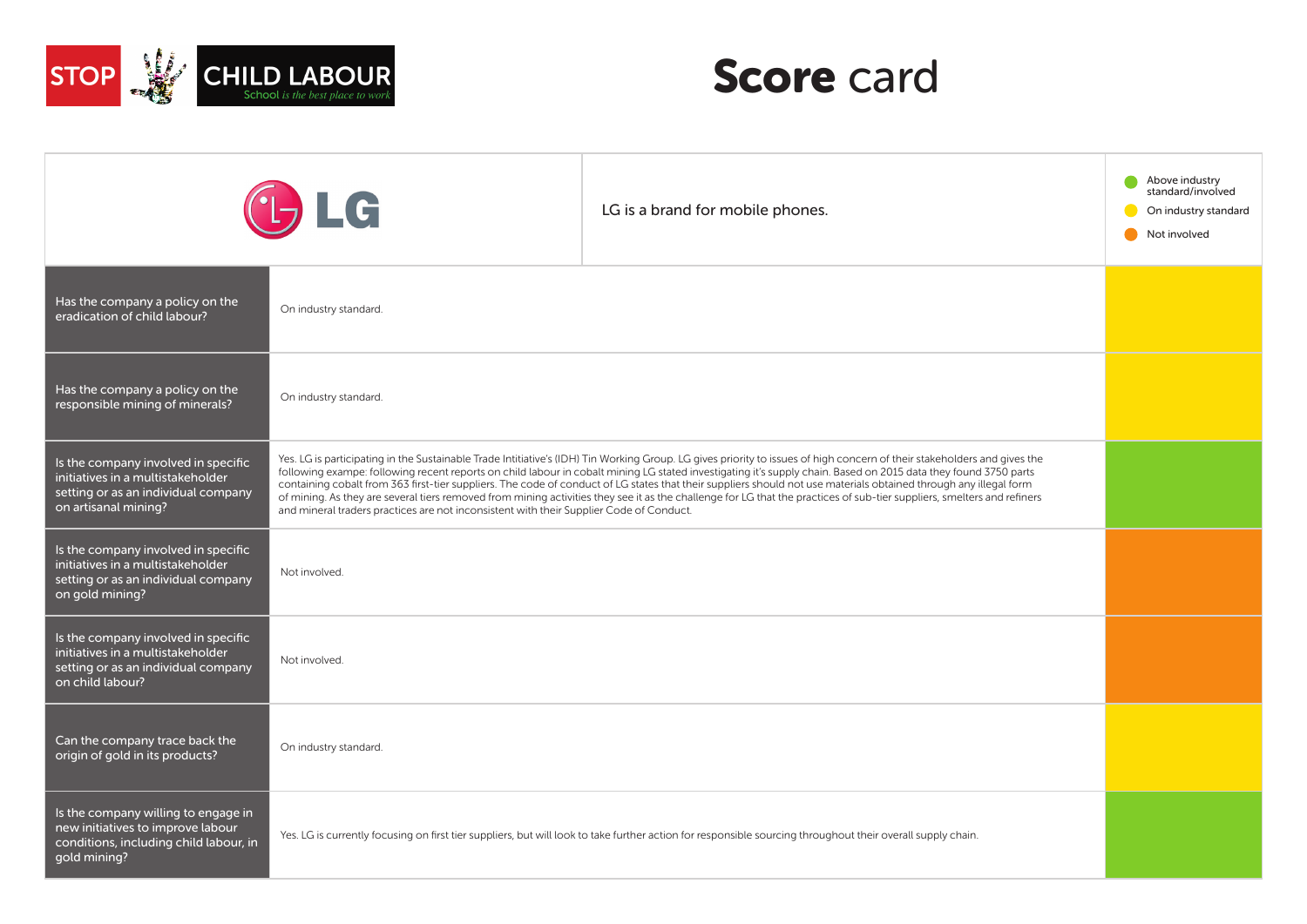

|                                                                                                                                         | <b>SAMSUNG</b>                                                                                                                               | Samsung is a brand company of many electronics products such as<br>smartphones, tablets, computers.                                                                                                                                                                                                                                                    | Above industry<br>standard/involved<br>On industry standard<br>Not involved |
|-----------------------------------------------------------------------------------------------------------------------------------------|----------------------------------------------------------------------------------------------------------------------------------------------|--------------------------------------------------------------------------------------------------------------------------------------------------------------------------------------------------------------------------------------------------------------------------------------------------------------------------------------------------------|-----------------------------------------------------------------------------|
| Has the company a policy on the<br>eradication of child labour?                                                                         | On industry standard.                                                                                                                        |                                                                                                                                                                                                                                                                                                                                                        |                                                                             |
| Has the company a policy on the<br>responsible mining of minerals?                                                                      | On industry standard.                                                                                                                        |                                                                                                                                                                                                                                                                                                                                                        |                                                                             |
| Is the company involved in specific<br>initiatives in a multistakeholder<br>setting or as an individual company<br>on artisanal mining? | Yes. In 2013, Samsung Electronics joined the Indonesian Tin Working Group (TWG) coordinated by the Dutch Sustainable Trade Initiative (IDH). |                                                                                                                                                                                                                                                                                                                                                        |                                                                             |
| Is the company involved in specific<br>initiatives in a multistakeholder<br>setting or as an individual company<br>on gold mining?      | Not involved.                                                                                                                                |                                                                                                                                                                                                                                                                                                                                                        |                                                                             |
| Is the company involved in specific<br>initiatives in a multistakeholder<br>setting or as an individual company<br>on child labour?     | Not involved.                                                                                                                                |                                                                                                                                                                                                                                                                                                                                                        |                                                                             |
| Can the company trace back the<br>origin of gold in its products?                                                                       | On industry standard.                                                                                                                        |                                                                                                                                                                                                                                                                                                                                                        |                                                                             |
| Is the company willing to engage in<br>new initiatives to improve labour<br>conditions, including child labour, in<br>gold mining?      | support formalization of artisanal and small-scale gold mining.                                                                              | Yes. Samsung Electronics welcomes any initiative improving labour conditions in mineral mining, including on child labour and suggest as a possible project the ELL and<br>The Global Initiative against Transnational Organized Crime (GI) came together to launch the Gold and Illicit Financial Flows Project (The GIFF Project). The project could |                                                                             |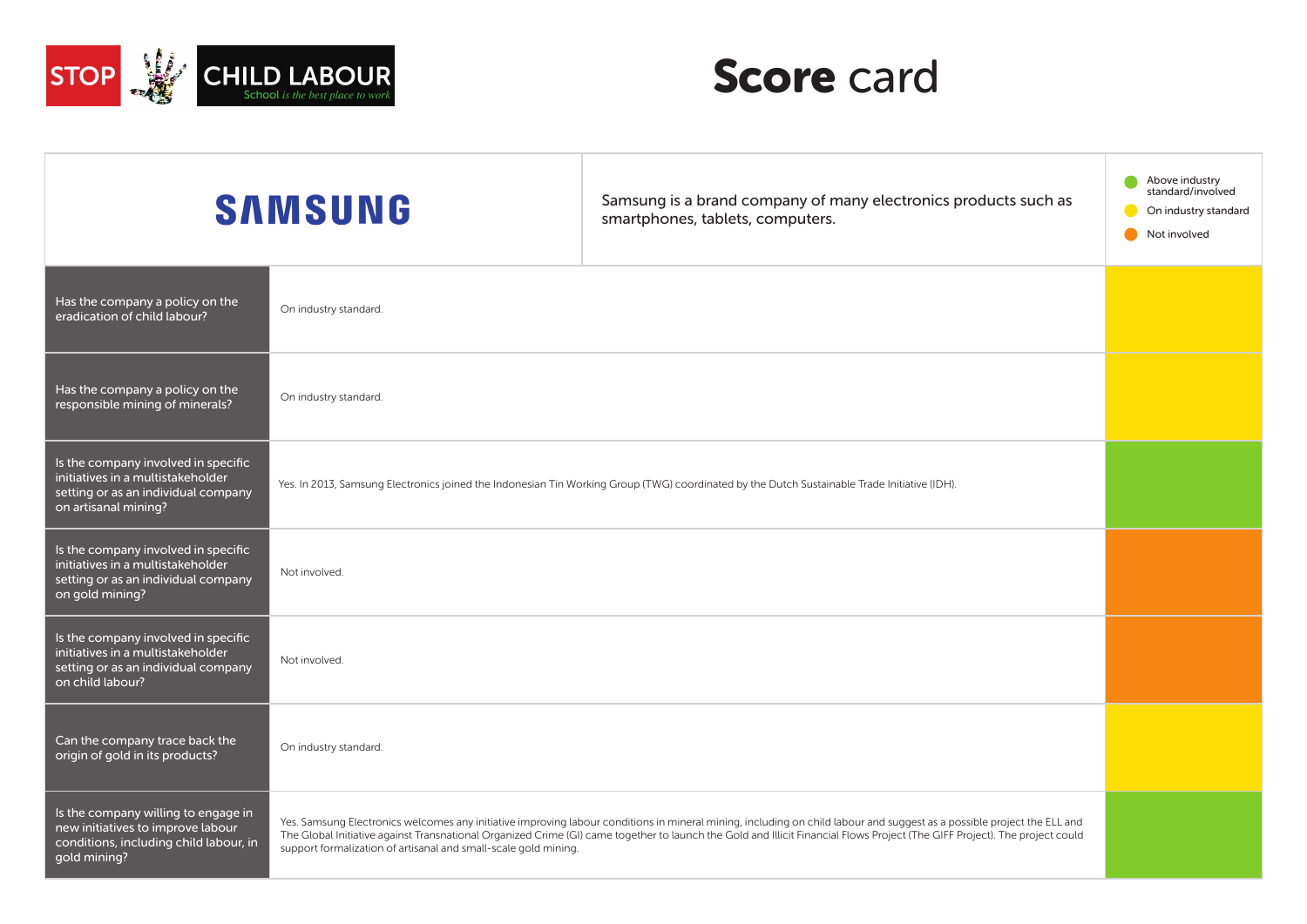

|                                                                                                                                         | <b>SONY</b>                                                                                                                                                                                                                                                                                                                                                                                                                                                                                                                                                                                       | Sony is a brand company of many electronics products including<br>smartphones and computers.                                                                               | Above industry<br>standard/involved<br>On industry standard<br>Not involved |
|-----------------------------------------------------------------------------------------------------------------------------------------|---------------------------------------------------------------------------------------------------------------------------------------------------------------------------------------------------------------------------------------------------------------------------------------------------------------------------------------------------------------------------------------------------------------------------------------------------------------------------------------------------------------------------------------------------------------------------------------------------|----------------------------------------------------------------------------------------------------------------------------------------------------------------------------|-----------------------------------------------------------------------------|
| Has the company a policy on the<br>eradication of child labour?                                                                         | On industry standard.                                                                                                                                                                                                                                                                                                                                                                                                                                                                                                                                                                             |                                                                                                                                                                            |                                                                             |
| Has the company a policy on the<br>responsible mining of minerals?                                                                      | On industry standard.                                                                                                                                                                                                                                                                                                                                                                                                                                                                                                                                                                             |                                                                                                                                                                            |                                                                             |
| Is the company involved in specific<br>initiatives in a multistakeholder<br>setting or as an individual company<br>on artisanal mining? | Yes. Sony is a member of the Sustainable Trade Initiative's (IDH) Tin Working Group. Sony is also helping to fund, and is an active participant in, the Public-Private Alliance<br>for Responsible Minerals Trade (PPA), an initiative spearheaded by the United States Department of State and Agency for International Development. Sony has established<br>a hotline to allow any interested party (affected persons or whistle-blowers) to voice concerns regarding the circumstances of mineral extraction, trade, handling and/or<br>export in conflict-affected and other high-risk areas. |                                                                                                                                                                            |                                                                             |
| Is the company involved in specific<br>initiatives in a multistakeholder<br>setting or as an individual company<br>on gold mining?      | Not involved.                                                                                                                                                                                                                                                                                                                                                                                                                                                                                                                                                                                     |                                                                                                                                                                            |                                                                             |
| Is the company involved in specific<br>initiatives in a multistakeholder<br>setting or as an individual company<br>on child labour?     | Not involved.                                                                                                                                                                                                                                                                                                                                                                                                                                                                                                                                                                                     |                                                                                                                                                                            |                                                                             |
| Can the company trace back the<br>origin of gold in its products?                                                                       | On industry standard.                                                                                                                                                                                                                                                                                                                                                                                                                                                                                                                                                                             |                                                                                                                                                                            |                                                                             |
| Is the company willing to engage in<br>new initiatives to improve labour<br>conditions, including child labour, in<br>qold mining?      | initiatives would be more effective than a single company's initiative.                                                                                                                                                                                                                                                                                                                                                                                                                                                                                                                           | Yes. With respect to the gold supply chain and child labour issues in gold mining Sony takes this issue seriously and believes a collective approach through industry-wide |                                                                             |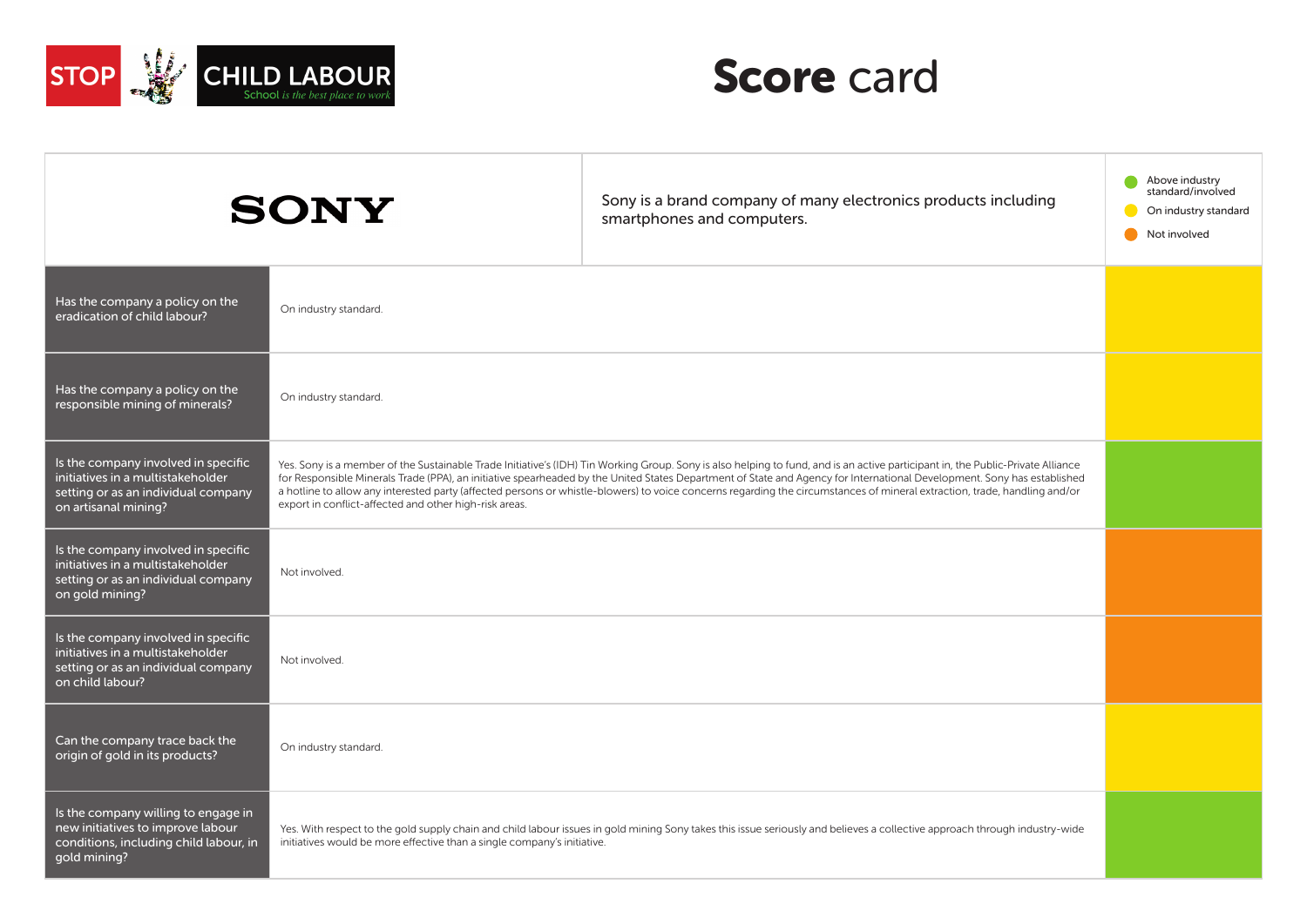

|                                                                                                                                         | ERICSSON                                                                                             | Ericsson is a brand of smartphones. | Above industry<br>standard/involved<br>On industry standard<br>Not involved |
|-----------------------------------------------------------------------------------------------------------------------------------------|------------------------------------------------------------------------------------------------------|-------------------------------------|-----------------------------------------------------------------------------|
| Has the company a policy on the<br>eradication of child labour?                                                                         | On industry standard.                                                                                |                                     |                                                                             |
| Has the company a policy on the<br>responsible mining of minerals?                                                                      | On industry standard.                                                                                |                                     |                                                                             |
| Is the company involved in specific<br>initiatives in a multistakeholder<br>setting or as an individual company<br>on artisanal mining? | Not involved.                                                                                        |                                     |                                                                             |
| Is the company involved in specific<br>initiatives in a multistakeholder<br>setting or as an individual company<br>on gold mining?      | Not involved.                                                                                        |                                     |                                                                             |
| Is the company involved in specific<br>initiatives in a multistakeholder<br>setting or as an individual company<br>on child labour?     | Not involved.                                                                                        |                                     |                                                                             |
| Can the company trace back the<br>origin of gold in its products?                                                                       | On industry standard.                                                                                |                                     |                                                                             |
| Is the company willing to engage in<br>new initiatives to improve labour<br>conditions, including child labour, in<br>gold mining?      | Yes. Although such an engagement would depend on the purpose and organization of such an initiative. |                                     |                                                                             |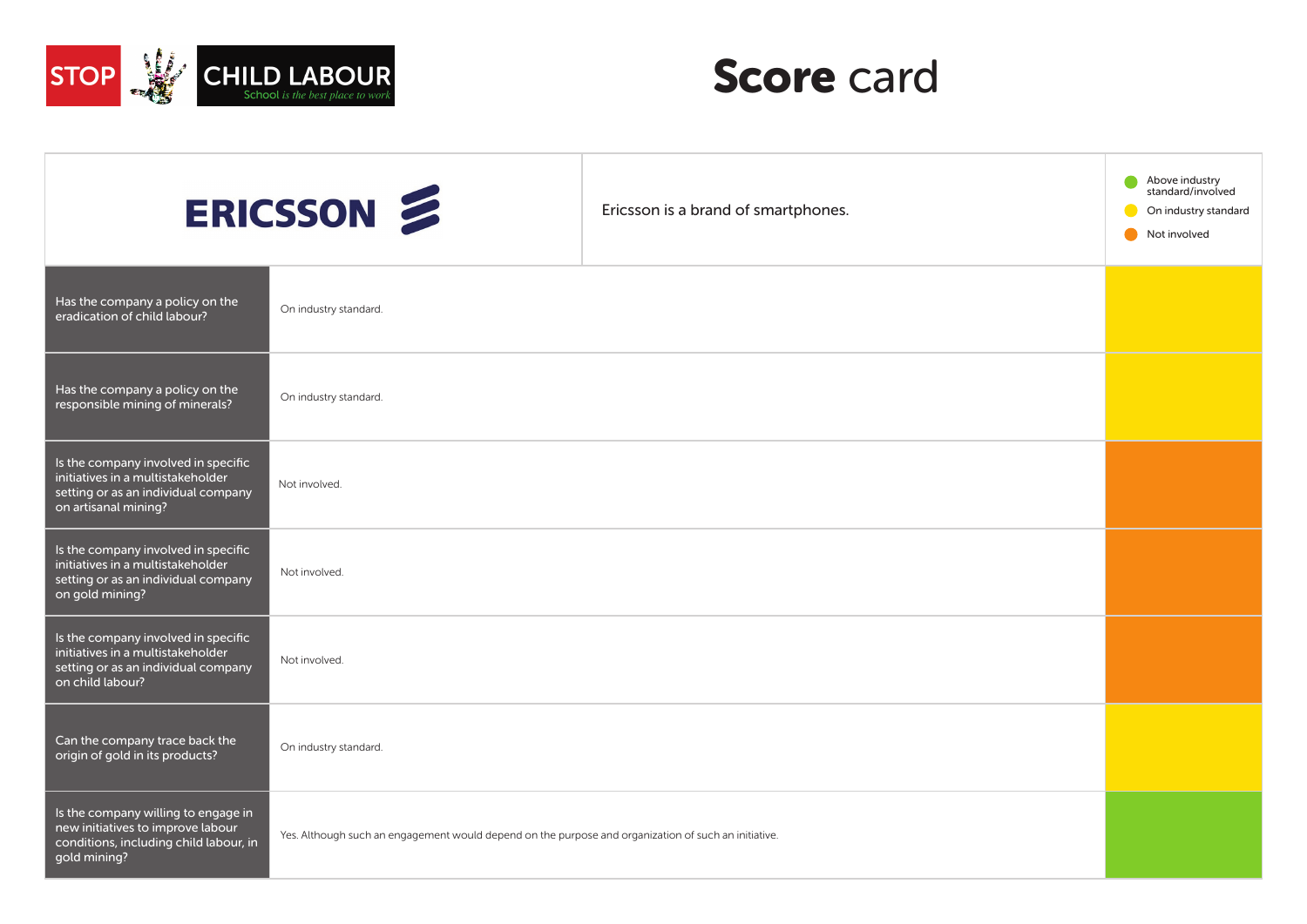

|                                                                                                                                         | FOXCONN                                                                                                                    | Foxconn is a contract manufacturer and component supplier and<br>supplies many well known electronics brands. | Above industry<br>standard/involved<br>On industry standard<br>Not involved |
|-----------------------------------------------------------------------------------------------------------------------------------------|----------------------------------------------------------------------------------------------------------------------------|---------------------------------------------------------------------------------------------------------------|-----------------------------------------------------------------------------|
| Has the company a policy on the<br>eradication of child labour?                                                                         | On industry standard.                                                                                                      |                                                                                                               |                                                                             |
| Has the company a policy on the<br>responsible mining of minerals?                                                                      | On industry standard.                                                                                                      |                                                                                                               |                                                                             |
| Is the company involved in specific<br>initiatives in a multistakeholder<br>setting or as an individual company<br>on artisanal mining? | Not involved.                                                                                                              |                                                                                                               |                                                                             |
| Is the company involved in specific<br>initiatives in a multistakeholder<br>setting or as an individual company<br>on gold mining?      | Not involved.                                                                                                              |                                                                                                               |                                                                             |
| Is the company involved in specific<br>initiatives in a multistakeholder<br>setting or as an individual company<br>on child labour?     | Not involved.                                                                                                              |                                                                                                               |                                                                             |
| Can the company trace back the<br>origin of gold in its products?                                                                       | On industry standard.                                                                                                      |                                                                                                               |                                                                             |
| Is the company willing to engage in<br>new initiatives to improve labour<br>conditions, including child labour, in<br>gold mining?      | Yes. Foxconn is willing to improve the labour conditions as Foxconn complies with all international laws and requirements. |                                                                                                               |                                                                             |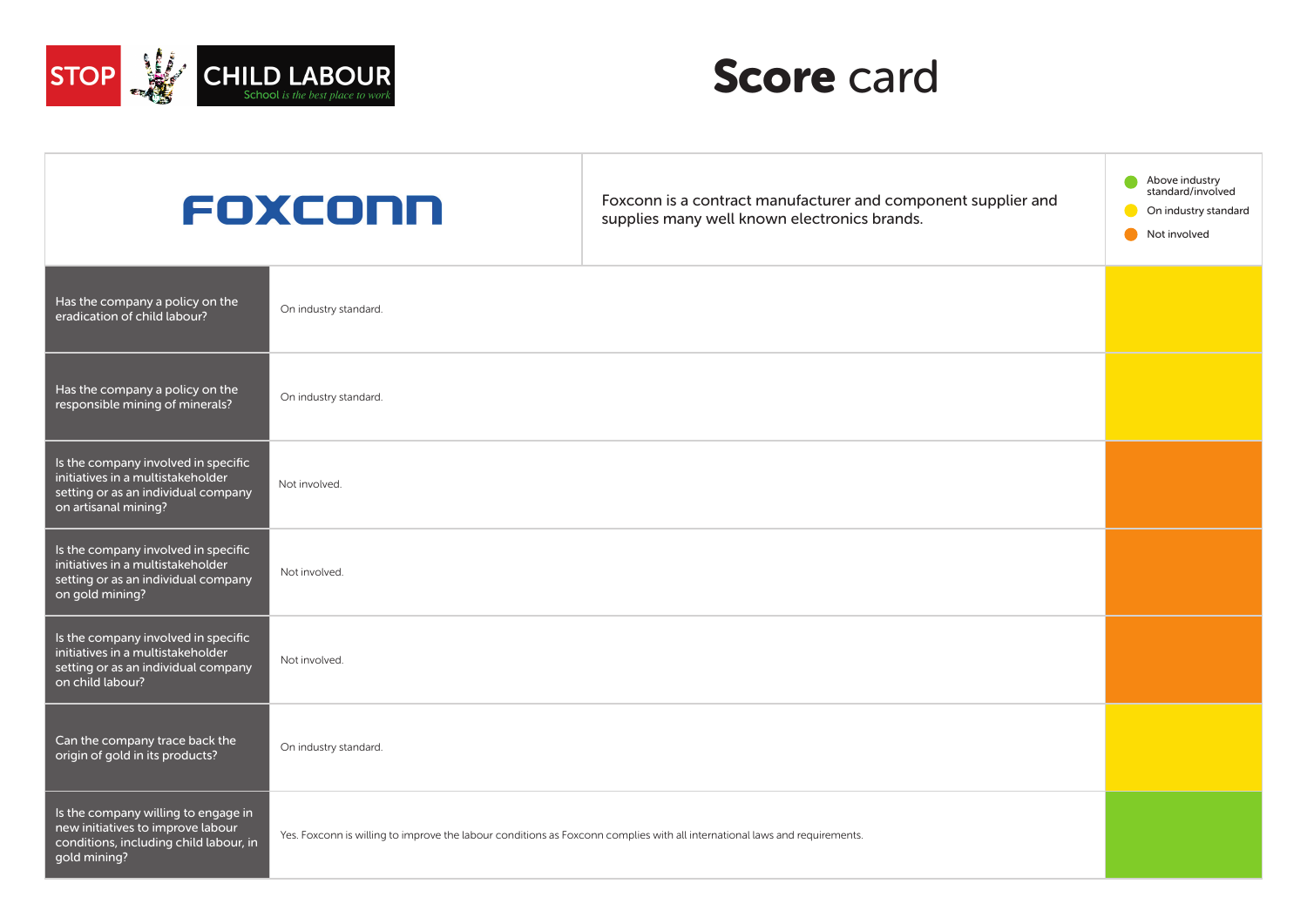

|                                                                                                                                         | NO                                                                            | NXP is a component supplier of semiconductors. | Above industry<br>standard/involved<br>On industry standard<br>Not involved |
|-----------------------------------------------------------------------------------------------------------------------------------------|-------------------------------------------------------------------------------|------------------------------------------------|-----------------------------------------------------------------------------|
| Has the company a policy on the<br>eradication of child labour?                                                                         | On industry standard.                                                         |                                                |                                                                             |
| Has the company a policy on the<br>responsible mining of minerals?                                                                      | On industry standard.                                                         |                                                |                                                                             |
| Is the company involved in specific<br>initiatives in a multistakeholder<br>setting or as an individual company<br>on artisanal mining? | Not involved.                                                                 |                                                |                                                                             |
| Is the company involved in specific<br>initiatives in a multistakeholder<br>setting or as an individual company<br>on gold mining?      | Not involved.                                                                 |                                                |                                                                             |
| Is the company involved in specific<br>initiatives in a multistakeholder<br>setting or as an individual company<br>on child labour?     | Not involved.                                                                 |                                                |                                                                             |
| Can the company trace back the<br>origin of gold in its products?                                                                       | On industry standard.                                                         |                                                |                                                                             |
| Is the company willing to engage in<br>new initiatives to improve labour<br>conditions, including child labour, in<br>gold mining?      | Yes, NXP welcomes such initiatives and will certainly consider participation. |                                                |                                                                             |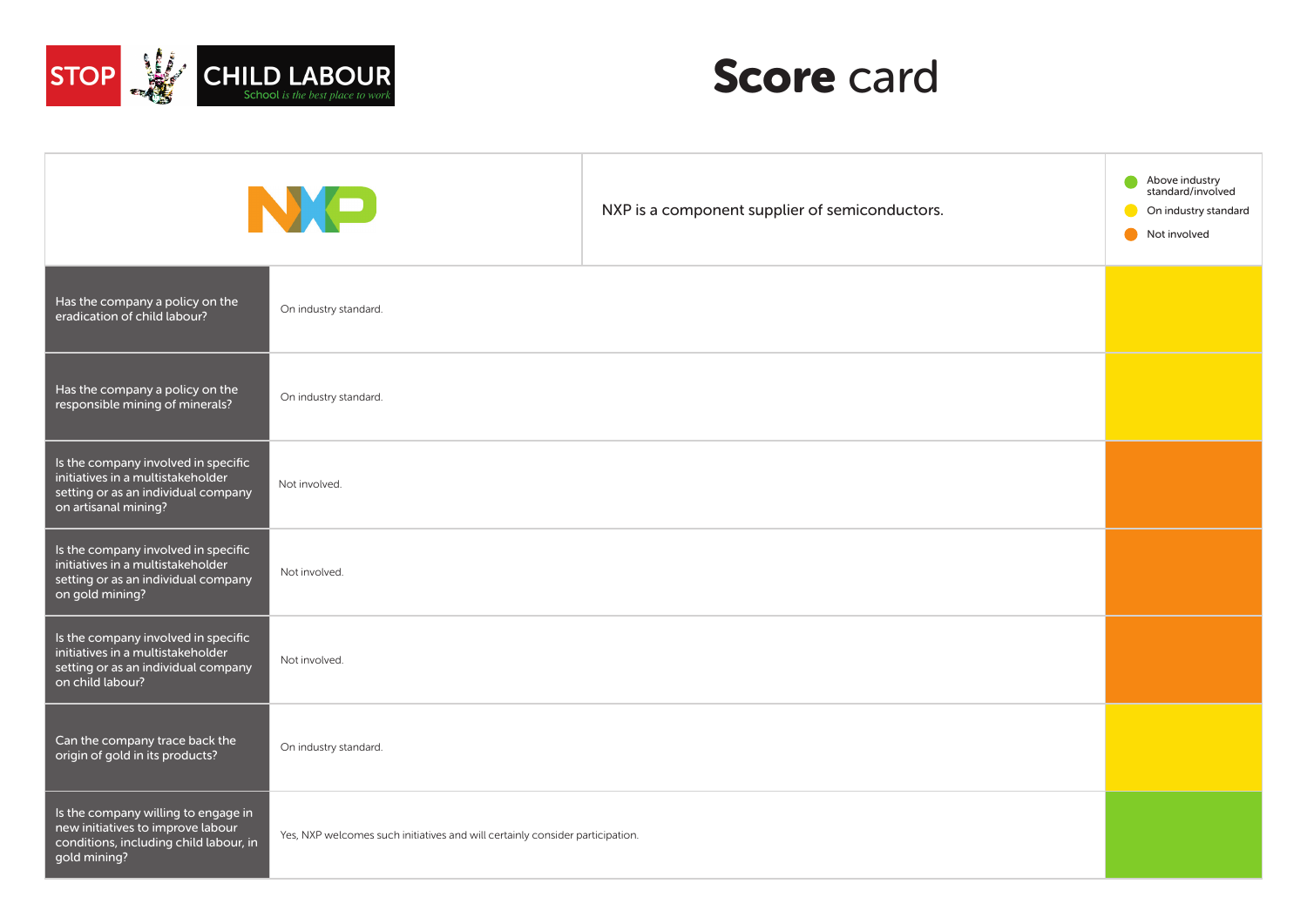

| <b>PEGATRON</b>                                                                                                                         |                                                                                                                                                                                        | Pegatron is a contract manufacturer and supplies many brands. | Above industry<br>standard/involved<br>On industry standard<br>Not involved |
|-----------------------------------------------------------------------------------------------------------------------------------------|----------------------------------------------------------------------------------------------------------------------------------------------------------------------------------------|---------------------------------------------------------------|-----------------------------------------------------------------------------|
| Has the company a policy on the<br>eradication of child labour?                                                                         | On industry standard.                                                                                                                                                                  |                                                               |                                                                             |
| Has the company a policy on the<br>responsible mining of minerals?                                                                      | On industry standard.                                                                                                                                                                  |                                                               |                                                                             |
| Is the company involved in specific<br>initiatives in a multistakeholder<br>setting or as an individual company<br>on artisanal mining? | Not involved.                                                                                                                                                                          |                                                               |                                                                             |
| Is the company involved in specific<br>initiatives in a multistakeholder<br>setting or as an individual company<br>on gold mining?      | Not involved.                                                                                                                                                                          |                                                               |                                                                             |
| Is the company involved in specific<br>initiatives in a multistakeholder<br>setting or as an individual company<br>on child labour?     | Not involved.                                                                                                                                                                          |                                                               |                                                                             |
| Can the company trace back the<br>origin of gold in its products?                                                                       | On industry standard.                                                                                                                                                                  |                                                               |                                                                             |
| Is the company willing to engage in<br>new initiatives to improve labour<br>conditions, including child labour, in<br>gold mining?      | Yes. As a member of EICC, Pegatron always respects international standards. They will continue to work with their suppliers in those efforts for both new<br>and existing initiatives. |                                                               |                                                                             |